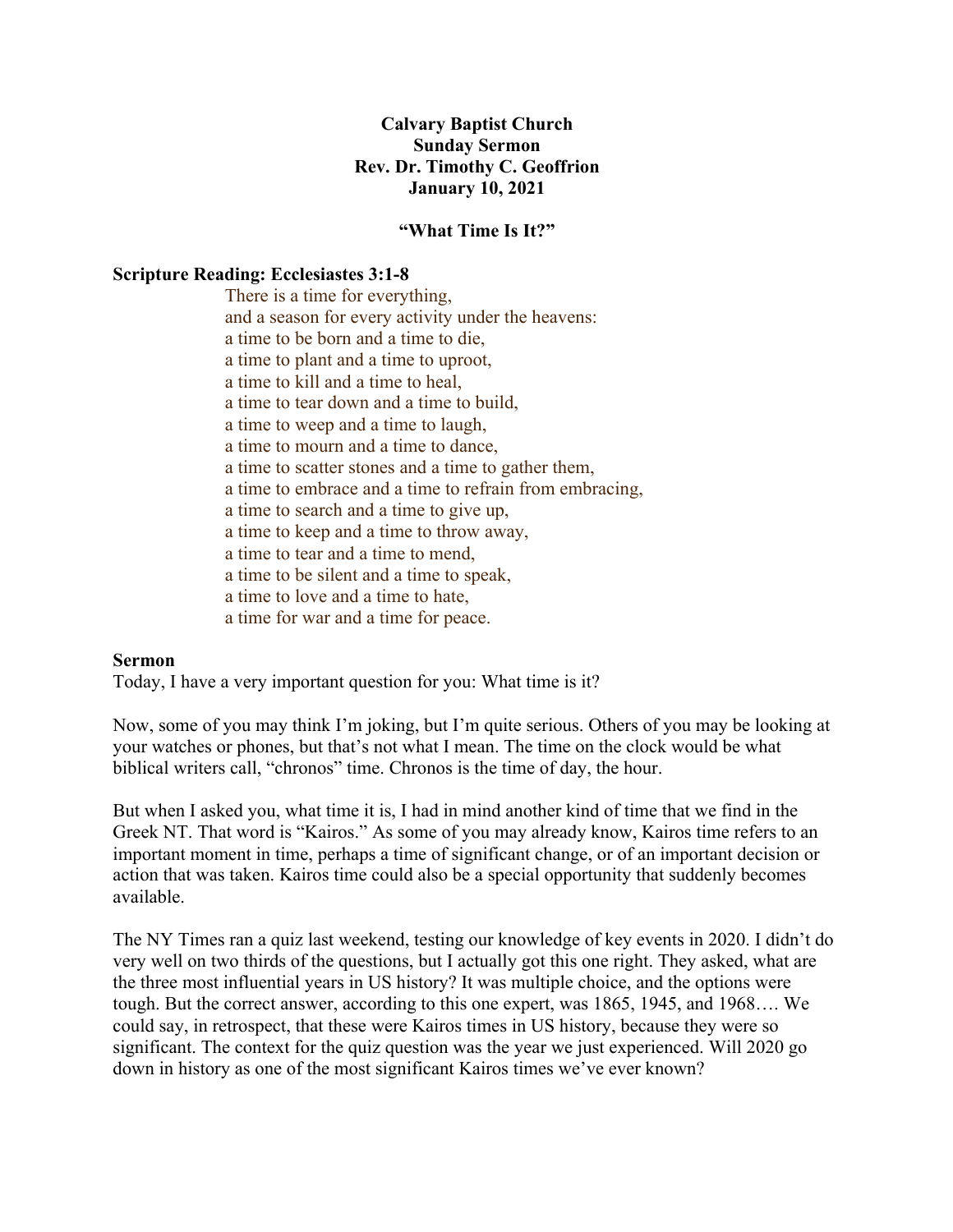From a global perspective, of course, Jesus coming into the world was a true Kairos moment. His life, death, and resurrection have given hope to billions of people throughout the world over the past 2000 years. His teaching and the Gospel message have been hugely important for western civilization. But Kairos moments are not just for Jesus and big names in society.

In our Scripture reading today, read by Jill, we saw that Kairos moments apply to normal human experience. King Solomon doesn't use the Greek word Kairos, of course. Yet, he talks about the same idea, when he describes life as a collection of different times and seasons. In other words, **not all moments in life are the same**. **Not every season has the same purpose. Not every situation calls for the same kind of response, or offers the same opportunity. So, it's important that we know what time it is in our lives, and how we can best respond to it**.

In the book of Nehemiah, a huge Kairos moment emerged when he found out that the walls of Jerusalem were torn down and the people left behind were suffering. He was living in exile in Babylonia, with all the other Israelites who had been captured after Babylonia had destroyed the Temple in 586 B.C. But, there were some people left behind in Jerusalem. They were called "the remnant."

While I was in Susa the capital, **<sup>2</sup>** one of my brothers, Hanani, came with certain men from Judah; and I asked them about the Jews that survived, those who had escaped the captivity, and about Jerusalem. **<sup>3</sup>** They replied, "The survivors there in the province who escaped captivity are in great trouble and shame; the wall of Jerusalem is broken down, and its gates have been destroyed by fire." When I heard these words I sat down and wept, and mourned for days, fasting and praying before the God of heaven. (Nehemiah 1:2-4, NRSV).

Now, we can learn a lot from Nehemiah's example. There may have been one big Kairos situation (the crisis in Jerusalem), but there were also a series of at least six smaller Kairos moments, or "times", that called different responses from him.

- 1) There was a time for asking questions (Nehemiah knew something was wrong, but he didn't know what exactly. So, he did some research. This reminds of me of the time last summer, after George Floyd was killed, and the riots and protests started. Everyone knew there was a big problem, but many of us did not know what to do. Some of us took to the streets, but for many of us it was a time for learning, researching, and gathering information, so that we know how to best respond.
- 2) A time for grieving (Sometimes, when you and I are facing political, social, relational, or some other kind of tragedy, we may be tempted to spiritualize the suffering and rush past the horror and sadness. But Nehemiah didn't do anything like that. Nehemiah let himself feel the overwhelming sadness and distress of the situation. His heart overflowed with tears. He let himself weep, and he "mourned for days.")
- 3) A time for prayer and fasting (When we're in grief, we may or may not understand the reasons for whatever just happened. In fact, there may not be any good answers. But we can reach out to God for comfort and for help. In the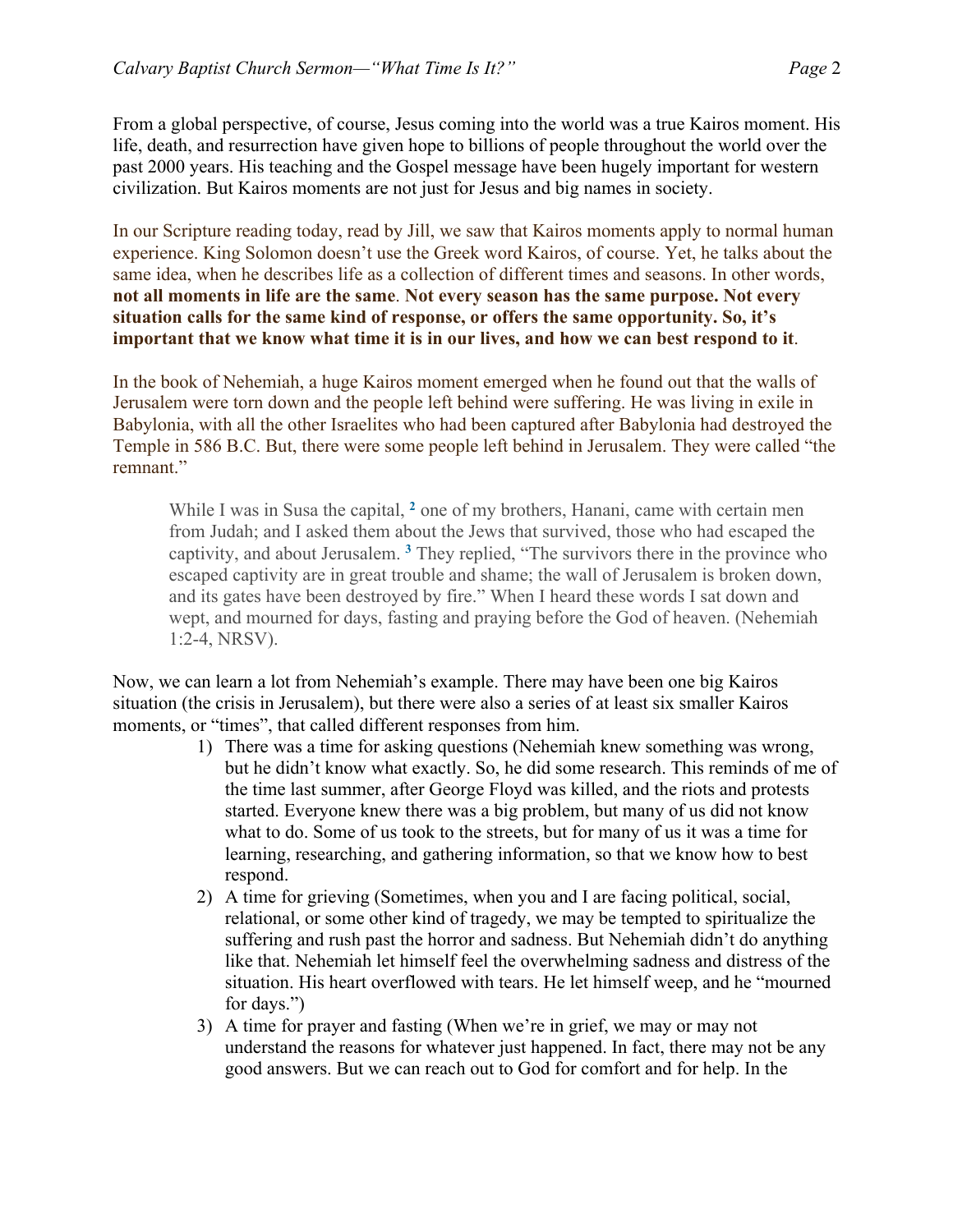ancient Hebrew tradition, praying and fasting was their way of sitting with their grief and sitting with God.)

- 4) In Nehemiah's case, his prayer included confession, intercession, and supplication. (Sometimes when we're in pain, we don't know what to pray, or can't. Sometimes, we are the victims of mistreatment, abuse, or exploitation by others. However, at other times, our suffering comes from our poor choices or sin. When that's the case, prayers of confession are really important. From my own experience in my marriage and with my sons, I have had to confess my failures many times to God, sometimes with a broken heart for how I've treated my wife or failed to be the kind of father I wanted to be to my sons. It's no fun to have to humble yourself before God and others, but it's very important part of the process of healing and change. And so is intercession and supplication. Every day, I intercede for my family members, asking God to work in their lives for good. And I ask God to provide for their needs, needs I wish I could provide for, but can't in my own strength.)
- 5) A time for taking risks (When Nehemiah got up from praying, he started planning. He knew he would have to take some risks, such asking the King for help to get back to Judah so that he and others could rebuild the walls and strengthen the remnant there. If the King didn't like his request, he could be killed on the spot. So, he had to wait and be ready for the right opportunity to ask the King for help. One day, the opportunity came.

In the month of Nisan, in the twentieth year of King Artaxerxes, when wine was served him, I carried the wine and gave it to the king. Now, I had never been sad in his presence before. **<sup>2</sup>** So the king said to me, "Why is your face sad, since you are not sick? This can only be sadness of the heart." Then I was very much afraid. **<sup>3</sup>** I said to the king, "May the king live forever! Why should my face not be sad, when the city, the place of my ancestors' graves, lies waste, and its gates have been destroyed by fire?" **<sup>4</sup>** Then the king said to me, "What do you request?" So I prayed to the God of heaven. **<sup>5</sup>** Then I said to the king, "If it pleases the king, and if your servant has found favor with you, I ask that you send me to Judah, to the city of my ancestors' graves, so that I may rebuild it." (Nehemiah 2:1- 5, NRSV)

6) A time for taking action (By God's grace, the King granted Nehemiah's request, and the rest of the book of Nehemiah describes his journey to Jerusalem, the obstacles he had to overcome, and God's ongoing help to fulfill his mission. All the way along, Nehemiah needed to rely on God's help; and, at the same time, he had to take risks and take action himself in order for things to change.)

Well, those were Nehemiah's Kairos moments. What are yours? What time is it in your life?

There is so much that is needed now. The current crisis is far from over. We have no idea when the vaccine will be available to most of us, or when the health crisis will subside. We do not know when jobs will come back, or how many will manage paying for their rent or other needs. Some are dying, or have or will lose loved ones still. This is a time for rallying together, caring